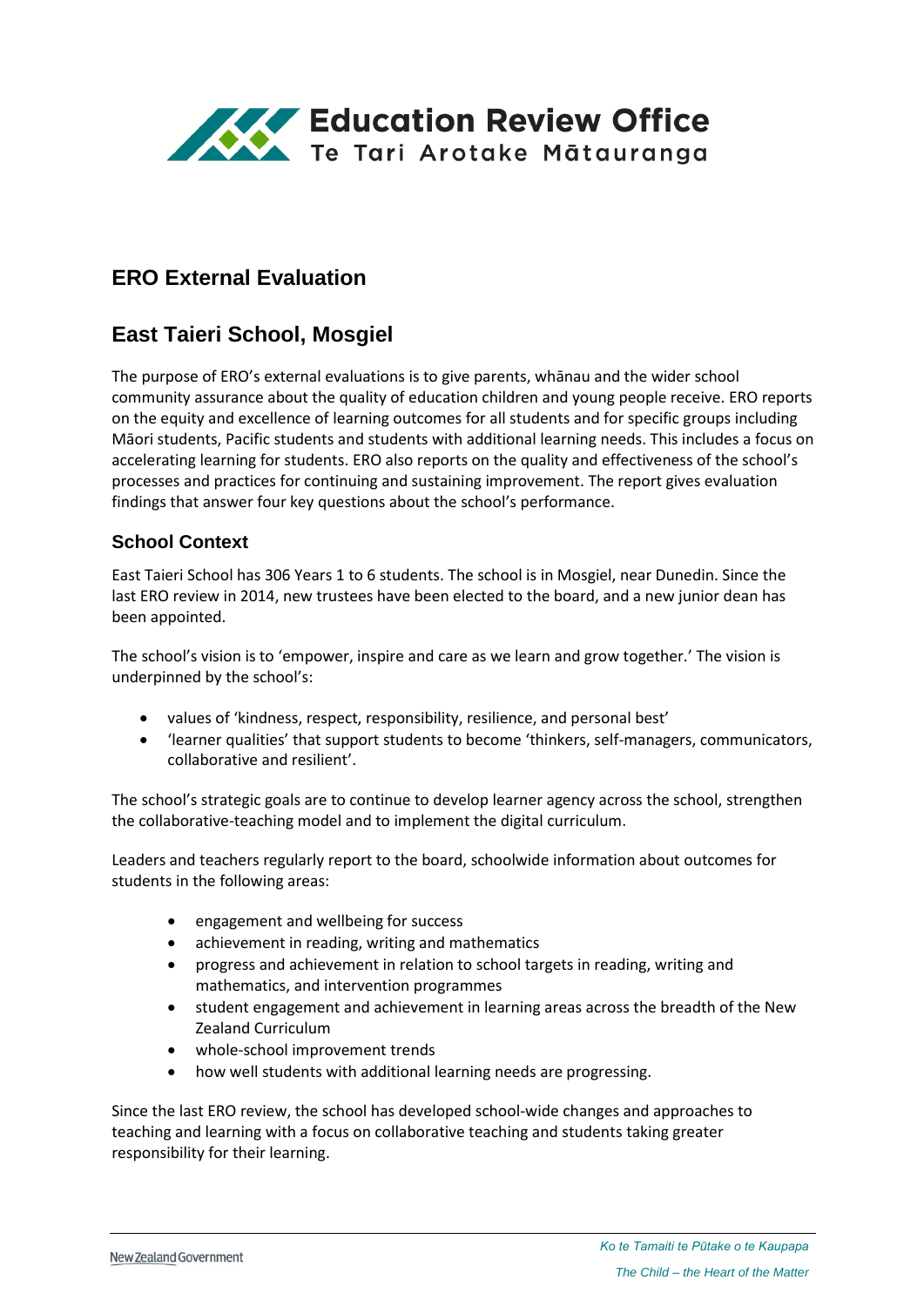## **Evaluation Findings**

## **1 Equity and excellence – achievement of valued outcomes for students**

### **1.1 How well is the school achieving equitable and excellent outcomes for all its students?**

The school is highly effective in achieving positive outcomes for its children.

Over the past four years achievement reports show that:

- most students are achieving at or above school curriculum expectations in mathematics and reading
- the majority of students are achieving at or above school curriculum expectations in writing
- Māori students have high achievement in reading, writing and mathematics.

Levels of achievement have been well maintained over the past four years. Children with additional needs participate in learning opportunities that provide appropriate support and challenge in a caring environment. They are very well supported through a collaborative approach that includes input from parents, whānau and internal and external experts. The school can consistently show that greater proportions of all students achieve at or above national expectations by the end of Year 6.

#### **1.2 How well is the school accelerating learning for those Māori and other students who need this?**

The school is very effective in its response to those students whose learning and achievement need acceleration.

The school's learning information shows that most target students have made accelerated progress in their learning.

Strong emphasis is placed on professional learning to support teaching practices that will help students whose learning needs accelerating. Leaders and teachers develop well-considered individualised plans and programmes to address the specific needs of students. They regularly evaluate the effectiveness of these approaches, and monitor the sufficiency of students' engagement and progress.

## **2 School conditions for equity and excellence – processes and practices**

### **2.1 What school processes and practices are effective in enabling achievement of equity and excellence, and acceleration of learning?**

The school's processes are highly effective in enabling the achievement of equity and excellence.

The board of trustees provides high quality stewardship of the school. The board, leaders and teachers regularly analyse student achievement data and make informed decisions based on this information. These decisions support leaders and teachers to continue to provide high quality, effective practices that are centred on all students' wellbeing and success. The board of trustees provides extra resourcing to ensure all students have equitable access to the curriculum.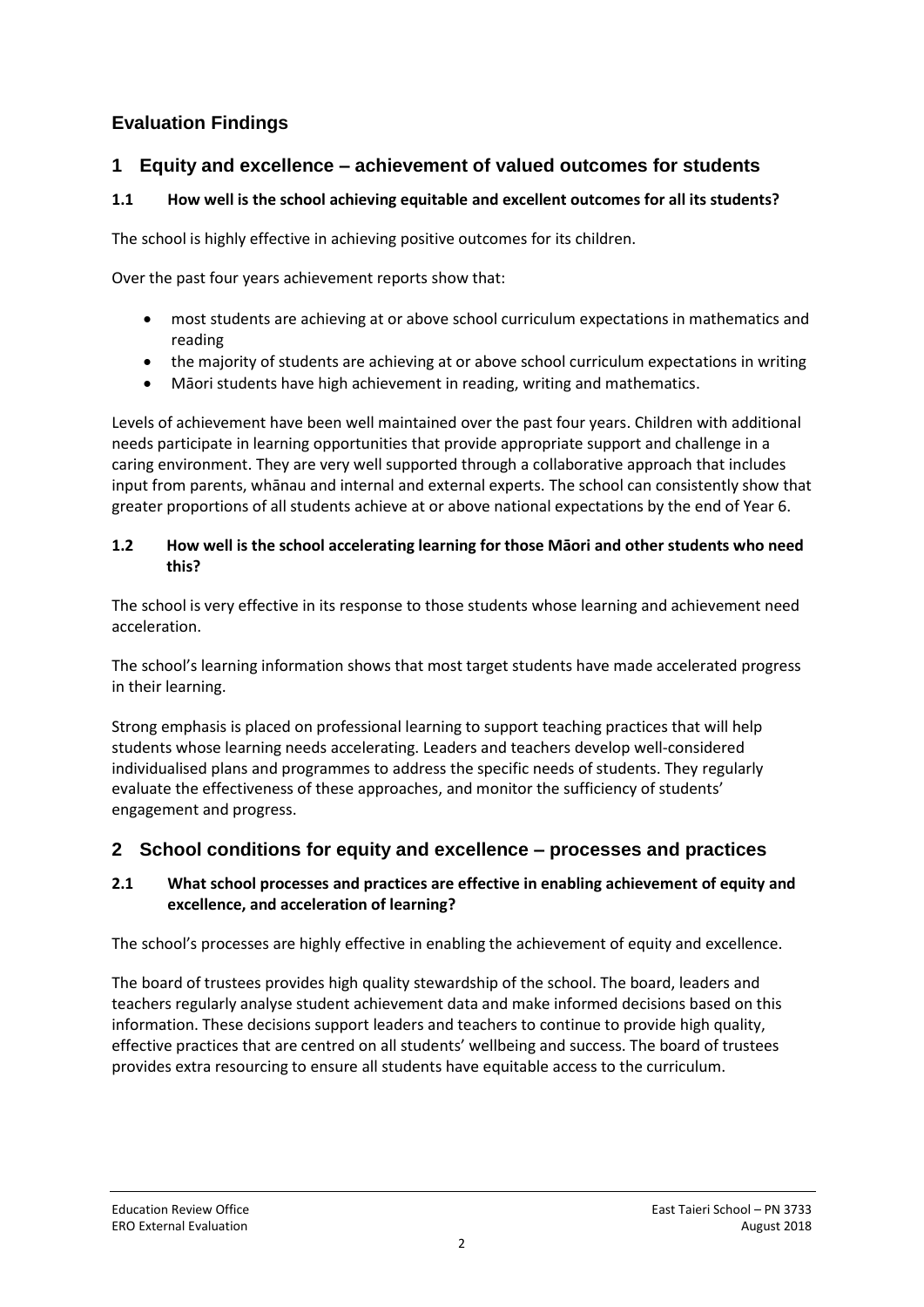There is strong professional leadership across the school. Leaders have created a high trust, caring culture that enables innovation and improvement. There is a strategic focus on building leadership capability across the school. School leaders provide cohesive school-wide systems and processes that support consistency in practices for teachers and students. Teachers are well supported by deep and focused professional development that is clearly aligned with school priorities.

There is a strong focus on continuous improvement at all levels of the school. Leaders and teachers undertake ongoing evidence-based inquiries that focus on raising student engagement, progress and achievement. In-depth internal evaluations of teaching and learning approaches have resulted in very effective collaboration between teachers, and students having increased ownership of their learning. These developments are leading to highly effective and adaptive teaching practices that have positive learning outcomes for students. Students are well supported in their learning by highly skilled teacher aides who are an integral part of the collaborative teaching model.

The school's curriculum is highly effective in empowering learning and promoting students' belief in themselves as successful learners. Students learn in a caring and inclusive environment where they contribute to the organisation and design of their learning programmes. They are provided with an extensive range of rich opportunities to participate in a broad, localised curriculum, with real-life experiences. The school demonstrates a strong commitment to implementing bicultural learning experiences. Māori students are very well supported to achieve success as Māori in an environment where their culture is valued.

The school's values, use of key competencies and learner qualities are well understood and enacted by students, teachers and leaders. The consistent approach to delivering the curriculum focuses on helping students learn how to learn, developing their social and emotional competencies, and selfmanagement skills. Students benefit from individualised learning pathways that cater to their needs, strengths and interests. The school values reciprocal learning opportunities with parents, whānau and the wider community. They make sure students are well supported as they transition into and through the school, and on to further education.

#### **2.2 What further developments are needed in school processes and practices for achievement of equity and excellence, and acceleration of learning?**

To further support equity and excellence, leaders and teachers should sustain and build on existing good practices, including:

- continuing to strengthen and align practices that promote student ownership of learning
- enhancing the current inquiry-learning model to further empower students to explore a broad curriculum.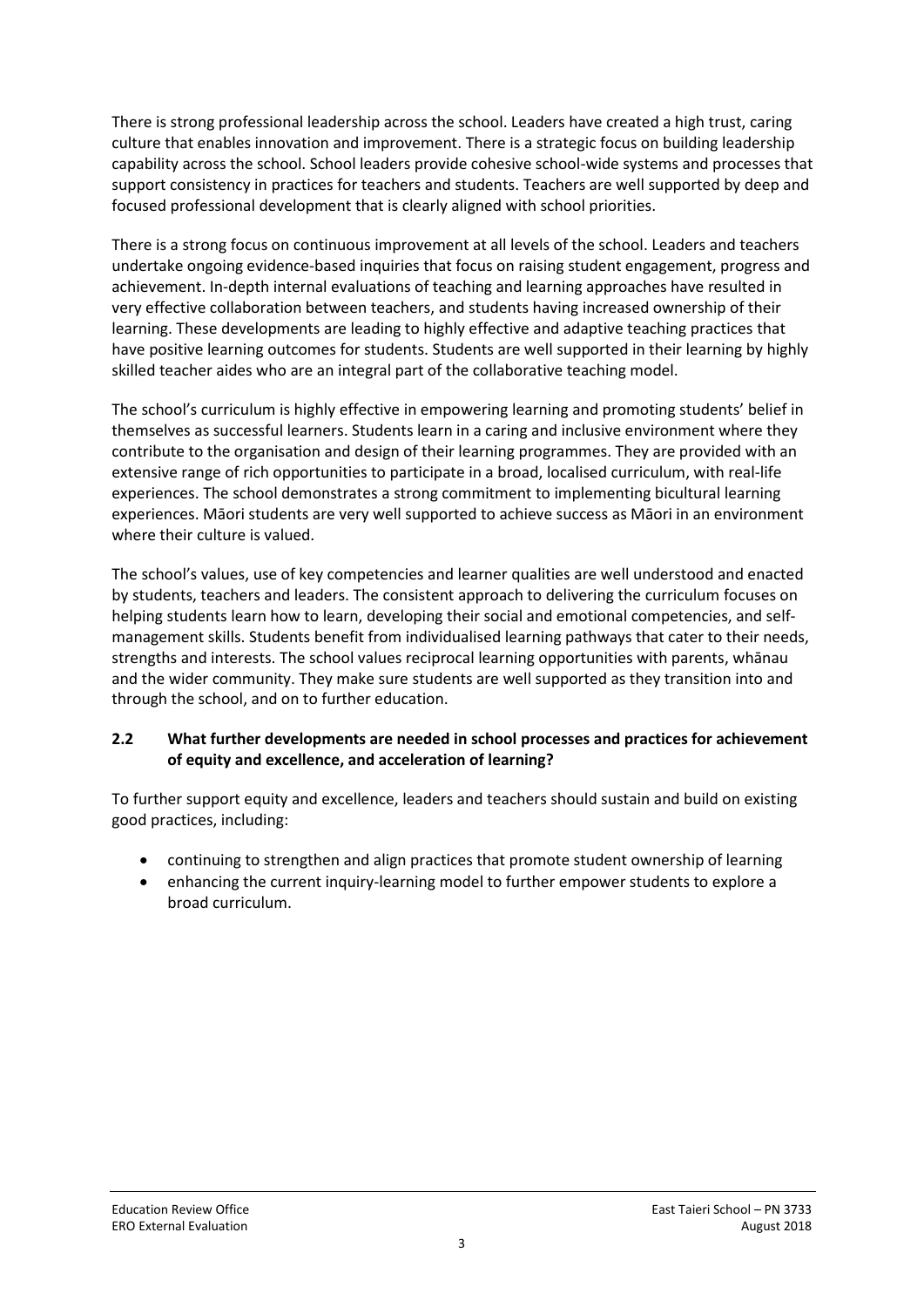## **3 Board assurance on legal requirements**

Before the review, the board and principal of the school completed the ERO board assurance statement and self-audit checklists. In these documents they attested that they had taken all reasonable steps to meet their legislative obligations related to the following:

- board administration
- curriculum
- management of health, safety and welfare
- personnel management
- finance
- asset management.

During the review, ERO checked the following items because they have a potentially high impact on student safety and wellbeing:

- emotional safety of students (including prevention of bullying and sexual harassment)
- physical safety of students
- teacher registration and certification
- processes for appointing staff
- stand down, suspension, expulsion and exclusion of students
- attendance
- school policies in relation to meeting the requirements of the Vulnerable Children Act 2014.

### **4 Going forward**

#### **Key strengths of the school**

For sustained improvement and future learner success, the school can draw on existing strengths in:

- leadership and teaching practices that empower learners to take ownership of their learning
- an inclusive school culture with a caring environment
- strong professional leadership
- having a well-established culture of collaboration, among leaders, teachers, parents and students, that maintains high expectations for teaching and learning across the school.

#### **Next steps**

For sustained improvement and future learner success, priorities for further development are in:

- the alignment of key competencies and the school's learning-to-learn capabilities
- further deepening of the inquiry-learning model.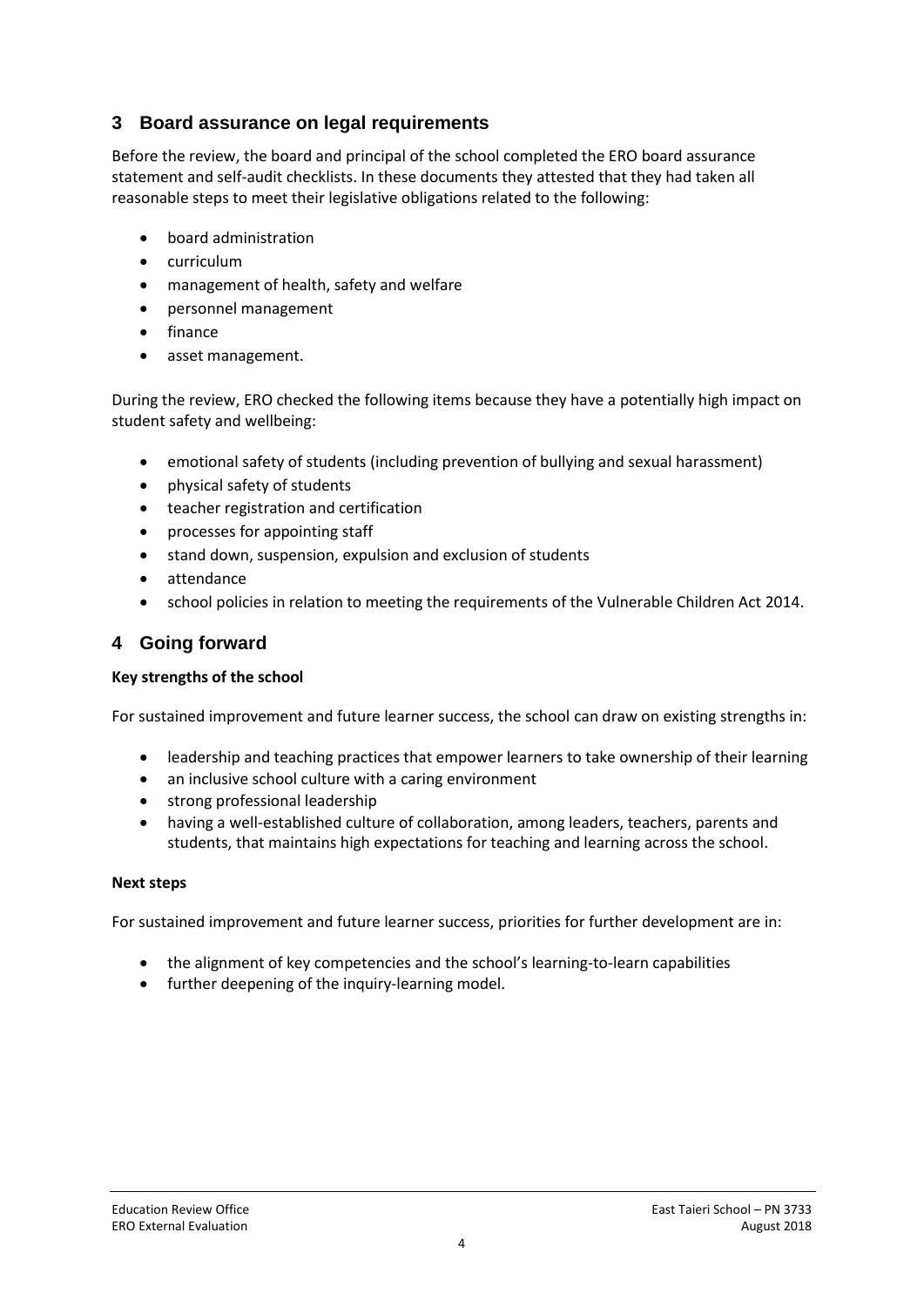#### **ERO's next external evaluation process and timing**

ERO is likely to carry out the next external evaluation in four-to-five years.

Luslay Patterson

Dr Lesley Patterson Deputy Chief Review Officer Southern Te Waipounamu - Southern Region

2 August 2018